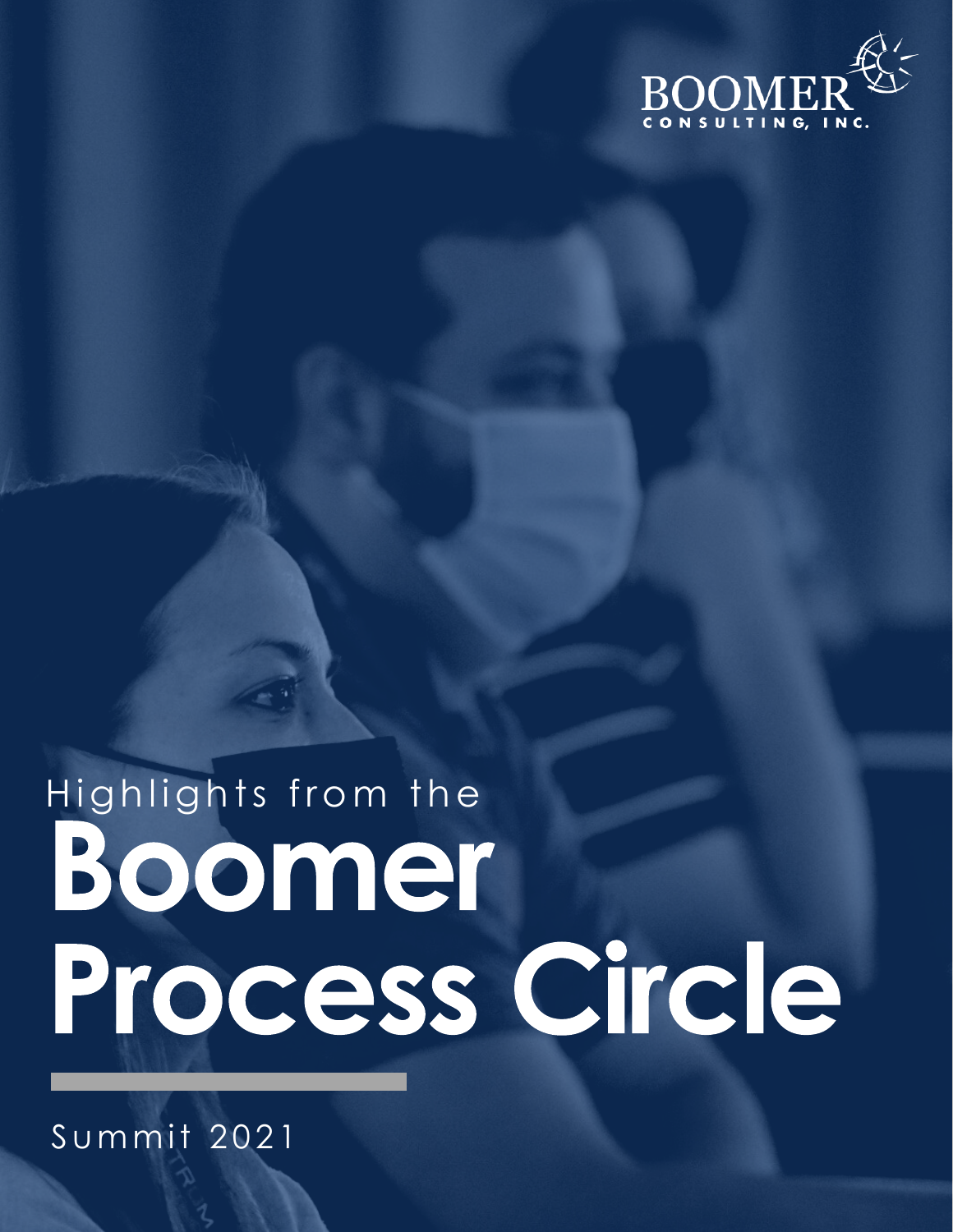

## **Highlights from the Boomer Process CircleTM – 2021 Spring Meeting**

The Boomer Process Circle<sup>TM</sup> is a community of the accounting profession's top lean and process leaders and champions within CPA firms. These leaders gather to collaborate and share leading-edge best practices in the areas of process improvement and innovation. Learn more at www.boomer.com/pc.

In August of 2021, Boomer Process Circle™ members met virtually and in person to share knowledge, discuss what the future holds for public accounting firms and build relationships with peers. The discussions centered around the following topics:

#### • **Creating the Vision and Roadmap for Process Improvement in 2026**

- o What do our members want to be true in 2026?
- o During this session, members broke into small groups and completed several exercises designed to help create a vision, roadmap and action plan to make that vision a reality in their firms.

#### • **Advantages of Client Experience**

- o As firms transition to delivering more advisory and consulting services, creating an integrated client experience must be a top priority.
- o In this session, we discussed the difference between client service and client experience and provided a roadmap for members to improve the client experience in their firm.

#### • **Shifting Perspective to Ignite Change**

- o Keynote speaker Terri Broussard Williams, Founder and President of Movement Maker, spoke on using adaptive leadership to inspire change.
- o Members received advice on how to find their vision, bring it to life and implement it into a community

#### • **The Boomer Briefing**

- o During an interactive panel discussion, our consultants answered questions from a pre-meeting survey of members about the latest trends, growth strategies and opportunities in the accounting profession.
- o Topics included which automated processes have the greatest ROI, trends in recruiting, hiring and retention, and addressing pushback around change.
- **Sponsor Session: Creating a Foundation for Enduring Success**
	- o The COVID-19 pandemic impacted every business in some way, and technology plays a big role in their sustainability.
	- o This sponsor session from Intuit discussed how the firm's tech leader can lead the tactical approach to future challenges and positively impact the firm and its clients' success.
- **Sponsor Session: Automation with Microsoft's Modern Workplace**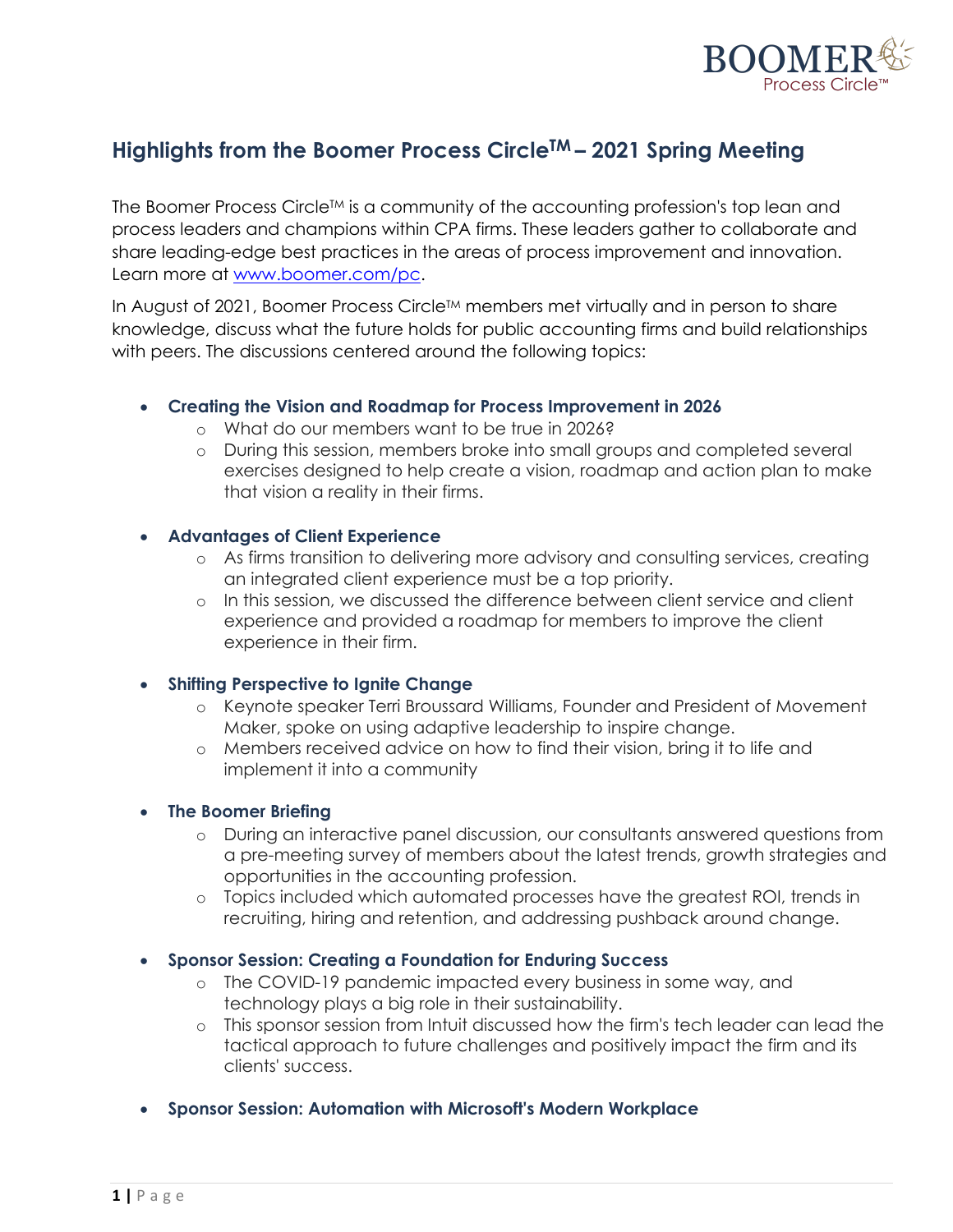

- o With the accelerated adoption of Microsoft 365 in recent years, CPA firms have begun to explore how to use Microsoft's Modern Workplace to drive deeper collaboration and identify opportunities for automation.
- o In this interactive session, Kate Krupey, Director of CPA Solutions at Netgain, walked through how firms can learn from each other to implement automation today.

#### • **Sponsor Session: Innovation Beyond Technology**

- o Innovation goes beyond just technological developments.
- o This sponsor session hosted by Ed Kless, Senior Director of Partner Development and Strategy at Sage, covered other areas of potential innovation, including internal processes and even the language we use.

#### • **Accountability Review**

- o Setting goals and holding yourself and your team accountable is critical to the success of any initiative.
- o During our Accountability Review, members work in small groups to look back on the progress they've made since their last meeting. But holding each other accountable, we achieve results beyond what most would accomplish on their own.

#### • **2021 Bridging the Gap Awards**

- o The Bridging the Gap Awards honors individuals and firms who excel at aligning technology and firm management within their firms.
- o This year's honorees were Alaina Gump and Adam Wolfe from Wilson Toellner, Courtney Edwards and Chris Gilligan of Bennett Thrasher, and Henry Silva of KLR.

#### • **90-Day Game Plan Preparation and Review**

- o We never want our members to leave without providing an opportunity to reflect on what they've learned and document their action plans.
- o Members broke out into small groups to share their plans with peers and discuss major projects for the coming quarter.
- **Sponsor Session: How Addressing Ongoing Change, Retaining Talent & Retaining Clients are Connected**
	- o Based on a Deloitte survey, more than 60% of Millennial and Gen Z employees want the option to continue working remotely. So firms must embrace cloud technology and future workflows to attract and retain talent.
	- o This sponsor session hosted by Wolters Kluwer covered important technology changes firms need to make, what happens to workflows if we ignore those changes.
- **Sponsor Session: Thomson Reuters Tax Workflow Automation Using APIs**
	- o Cloud accounting has become the preferred method for accountants and auditors to do their jobs easier, faster and smarter than ever before. APIs are a key piece of the future of the profession.